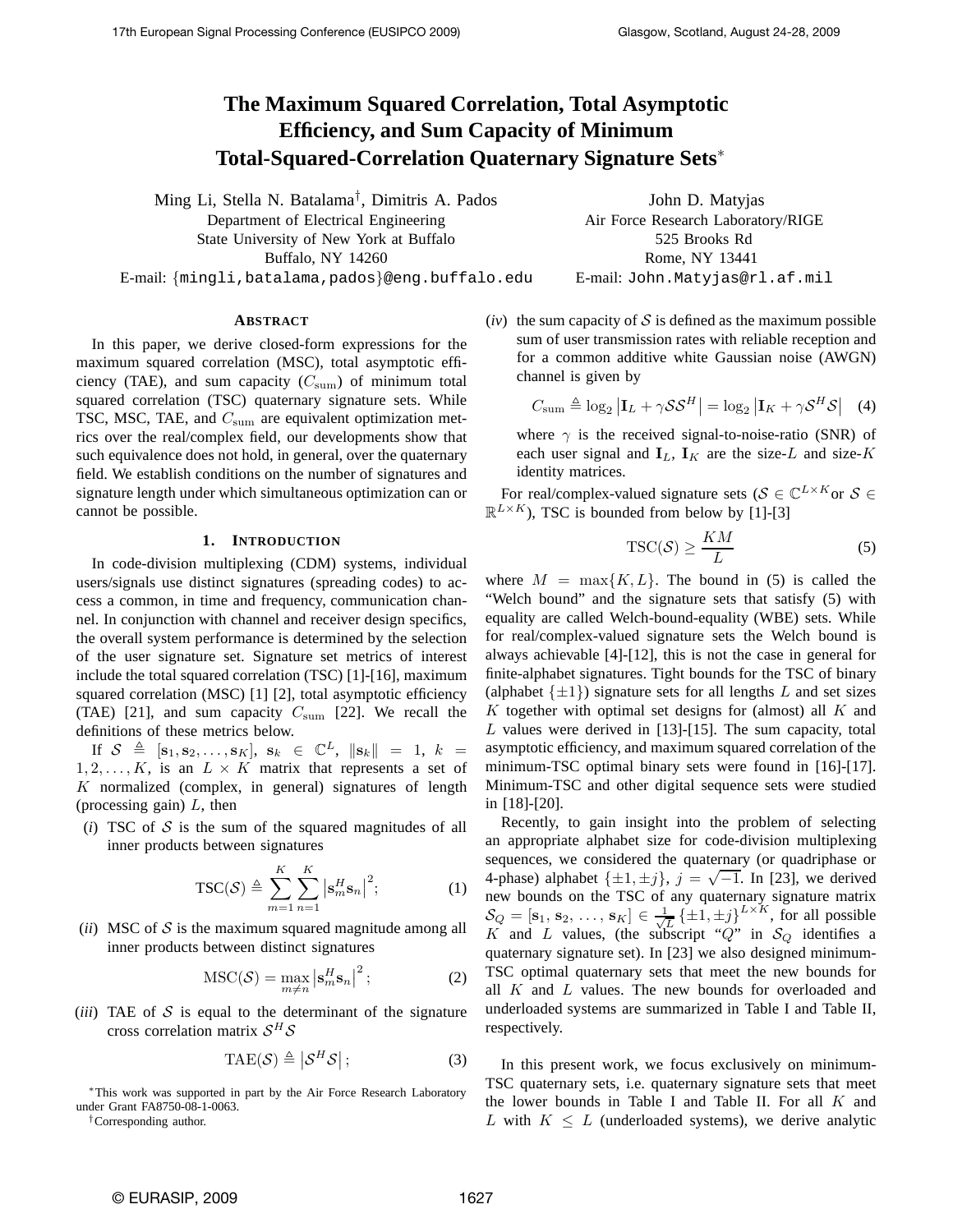TABLE I UNDERLOADED QUATERNARY SEQUENCE SETS  $(K < L)$ 

| Length                | Number of Sequences | Lower Bound on TSC |
|-----------------------|---------------------|--------------------|
| $L \equiv 0 \pmod{2}$ | Anv <i>K</i>        |                    |
| $L \equiv 1 \pmod{2}$ | Anv K               |                    |

TABLE II OVERLOADED QUATERNARY SEQUENCE SETS ( $K \geq L$ )

| Number of Sequences   |              | Length Lower Bound on TSC |
|-----------------------|--------------|---------------------------|
| $K \equiv 0 \pmod{2}$ | Anv L        |                           |
| $K \equiv 1 \pmod{2}$ | Anv <i>L</i> |                           |

expressions for the MSC,  $C_{\text{sum}}$ , and TAE of minimum-TSC quaternary sets. For all K and L with  $K \geq L$  (overloaded systems), we derive analytic expressions for the  $C_{\text{sum}}$  of minimum-TSC quaternary sets. In particular, we show that minimum-TSC quaternary sets exhibit the following properties: (*i*) if  $K \leq L$ , MSC(S) is also minimum; (*ii*) if  $K \leq L$ , TAE(S) is single-valued when  $L \equiv 0 \pmod{2}$  and multi-valued when  $L \equiv 1 \pmod{2}$ ; (*iii*)  $C_{\text{sum}}(\mathcal{S})$  is singlevalued when  $\max\{L, K\} \equiv 0 \pmod{2}$  and multi-valued when  $\max\{L, K\} \equiv 1 \pmod{2}$ . We derive the exact value of MSC, TAE, and  $C_{\text{sum}}$  when these metrics are single-valued. When TAE and/or  $C_{\text{sum}}$  are multi-valued, we establish lower and upper bounds and prove their tightness; the exact value of  $C_{\text{sum}}$  and/or TAE depends on the particular design of the minimum-TSC signature set. A direct conclusion from this study is that minimum-TSC optimal quaternary sets are not necessarily  $C_{\text{sum}}$  and/or TAE-optimal, which is also the case for binary antipodal signature sets [16] (we recall that all three metrics are equivalent for real/complex-valued sets [2], [7], [21]).

#### **2. MAXIMUM SQUARED CORRELATION (MSC) OF MINIMUM-TSC QUATERNARY SIGNATURE SETS**

It can be easily verified that the maximum squared correlation of a quaternary signature matrix  $S_Q$ , denoted by  $\text{MSC}(\mathcal{S}_Q)$ , is lower-bounded as follows:

$$
\text{MSC}(\mathcal{S}_Q) \ge \begin{cases} 0, & L \equiv 0 \pmod{2} \\ \frac{1}{L^2}, & L \equiv 1 \pmod{2}. \end{cases}
$$
 (6)

The following two Propositions summarize our findings about the MSC of underloaded minimum-TSC quaternary signature sets. The proofs are omitted due to space limitation.

*Proposition 1:* Let  $\mathcal{S}_Q \in \frac{1}{\sqrt{2}}$  $\frac{1}{L} \left\{ \pm 1, \pm j \right\}^{L \times K}, 1 \leq K \leq L,$ be a quaternary signature matrix that achieves the corresponding TSC lower bound in Table I. Then,

(*i*) MSC( $S_Q$ ) = 0, if  $L \equiv 0 \pmod{2}$ ;

(ii) 
$$
\text{MSC}(\mathcal{S}_Q) = \frac{1}{L^2}
$$
, if  $L \equiv 1 \pmod{2}$ .

*Proposition 2:* An underloaded quaternary signature set achieves the lower bound on TSC in Table I if only if it also achieves the lower bound on MSC in (6).

We conclude that for all K, L with  $K \leq L$ , the minimum-TSC signature sets are doubly optimal for underloaded systems: they exhibit both minimum TSC and minimum MSC at the same time. It is also interesting to note that while we showed that TSC and MSC minimization are equivalent for quaternary sets for any K, L with  $K \leq L$  (subject to the existence of a quaternary Hadamard matrix of size  $2[L/2]$ [23]), this is *not true*, in general, for binary sets<sup>1</sup> [16].

#### **3. TOTAL ASYMPTOTIC EFFICIENCY (TAE) OF MINIMUM-TSC QUATERNARY SIGNATURE SETS**

The TAE of a complex-valued signature matrix  $S =$  $[\mathbf{s}_1, \ldots, \mathbf{s}_K], \mathbf{s}_k \in \mathbb{C}^L, \|\mathbf{s}_k\| = 1, k = 1, 2, \ldots, K, \text{ is real-}$ valued and bounded as  $0 \leq \text{TAE}(\mathcal{S}) \leq 1$ . Since  $\mathcal{S}^H \mathcal{S}$  is rankdeficient and  $TAE(S) = 0$  when  $K > L$  (overloaded system), we only consider the underloaded case. TAE $(S)$  achieves the unit upper bound if  $S$  has orthogonal columns. However, it has been an open question whether tightness is maintained when  $S$ is quaternary, that is  $s_k \in \frac{1}{\sqrt{k}}$  $\frac{1}{L} \{\pm 1, \pm j\}^L$ ,  $k = 1, 2, ..., K$ . In this section, we obtain closed form expressions for the TAE of minimum-TSC quaternary signature sets for all  $K \leq L$ . Our developments are based on the proposition that we state below. The proof is given in Appendix A.

*Proposition 3:* Let  $\mathcal{S}_Q \in \frac{1}{\sqrt{2}}$  $\frac{1}{L} \{\pm 1, \pm j\}^{L \times K}$ ,  $K \leq L$ , be a quaternary signature matrix that achieves the corresponding TSC lower bound in Table I and  $\left[\mathcal{S}_{Q}^{H}\mathcal{S}_{Q}\right]_{mn}$  denotes the  $(m, n)$ th element of  $\mathcal{S}_Q^H \mathcal{S}_Q$ ,  $m = 1, 2, \ldots, K$ ,  $n =$  $1, 2, \ldots, K$ . Then,  $\mathcal{S}_Q^H \mathcal{S}_Q$  has the following properties:

- (*i*) If  $L \equiv 0 \pmod{2}$ ,  $S_Q^H S_Q = I_K$ ;
- (*ii*) if  $L \equiv 1 \pmod{2}$ , then  $\left[\mathcal{S}_{Q}^{H} \mathcal{S}_{Q}\right]_{mm} = 1$  and  $\left[\mathcal{S}_{Q}^{H} \mathcal{S}_{Q}\right]_{mn} \in$  $\frac{1}{L} \{\pm 1, \pm j\}, m \neq n, m = 1, 2, \ldots, K, n = 1, 2, \ldots, K;$
- (*iii*) if  $L \equiv 1 \pmod{2}$  and there exists a quaternary Hadamard matrix  $H_Q$  of size  $L + 1$ , we can obtain a minimum-TSC signature set which has  $\left[\mathcal{S}_Q^H \mathcal{S}_Q\right]_{mn} = -\frac{1}{L}, m \neq n$ ,  $m = 1, 2, \ldots, K, n = 1, 2, \ldots, K;$
- (*iv*) if  $L \equiv 1 \pmod{2}$  and there exists a quaternary Hadamard matrix  $H_Q$  of size  $L-1$  and  $K \leq L-1$ , we can obtain a minimum-TSC signature set which has  $\left[\mathcal{S}_{Q}^{H}\mathcal{S}_{Q}\right]_{mn}=\frac{1}{L}$ ,  $m \neq n, m = 1, 2, \ldots, K, n = 1, 2, \ldots, K.$

Based on the above proposition, the TAE of an underloaded minimum-TSC quaternary signature set can be derived and the findings are presented in the form of a proposition given below. The proof is given in Appendix B.

*Proposition 4:* Let  $\mathcal{S}_Q \in \frac{1}{\sqrt{2}}$  $\frac{1}{L} \left\{ \pm 1, \pm j \right\}^{L \times K}$ ,  $K \leq L$ , be a quaternary signature matrix that achieves the corresponding TSC lower bound in Table I. Then,

- (*i*) TAE( $S_Q$ ) = 1, if  $L \equiv 0 \pmod{2}$ ;
- $(iii)$   $\frac{(L+1)^{K-1}(L-K+1)}{L^K} \leq \text{TAE}(\mathcal{S}_Q) \leq \frac{(L-1)^{K-1}(L+K-1)}{L^K}$ , if  $L \equiv 1 \pmod{2}$ . The lower bound is tight if there exists a quaternary Hadamard matrix of size  $L + 1$  while the upper bound is tight if  $K \leq L - 1$  and there exists a quaternary Hadamard matrix of size  $L - 1$ .

We recall that for real/complex-valued sets TAE maximization and TSC minimization are equivalent problems for all  $K$ , L with  $K \leq L$ . As shown by Proposition 4, however, this property no longer holds true for quaternary signature sets. If

<sup>&</sup>lt;sup>1</sup>TSC and MSC minimization are equivalent for binary sets for any  $K, L$ with  $K \leq L$  (subject to the existence of a binary Hadamard matrix of size  $4\left[\frac{L+2}{4}\right]$  or except for  $L = K \equiv 1 \pmod{4}$  or for  $L \equiv 2 \pmod{4}$ .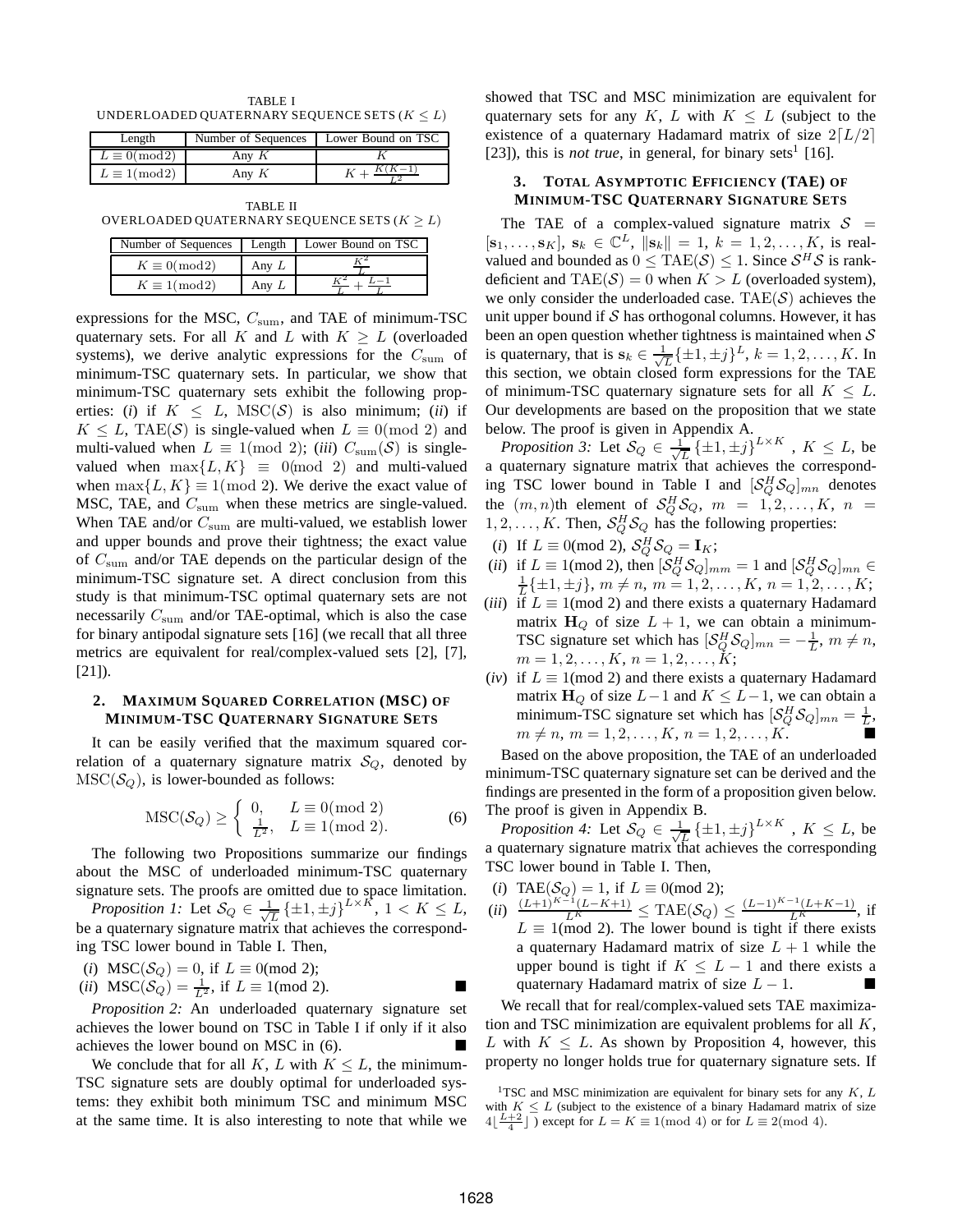$L \equiv 1 \pmod{2}$  and  $K < L$ , then there exist minimum-TSC sets that do not have maximum TAE.

#### **4. SUM CAPACITY OF MINIMUM-TSC QUATERNARY SIGNATURE SETS**

The sum capacity  $C_{\text{sum}}$  of a multiple-access communication channel is the maximum sum of user transmission rates at which reliable decoding at the receiver end is possible [2], [21], [22]. In a synchronous code-division multiplexing system that employs an  $L \times K$  complex-valued signature matrix  $S =$  $[\mathbf{s}_1, \mathbf{s}_2, \dots, \mathbf{s}_K], \mathbf{s}_k \in \mathbb{C}^L, \|\mathbf{s}_k\| = 1, k = 1, 2, \dots, K, \text{ for }$ transmissions over a common additive white Gaussian noise (AWGN) channel, the received data vector is of the form  $\mathbf{r} =$ (AWGN) channel, the received data vector is of the form  $\mathbf{r} = \sum_{k=1}^{K} d_k \mathbf{s}_k + \mathbf{n}$  where  $d_k \in \mathbb{C}$ ,  $k = 1, 2, ..., K$ , is the k-th user transmitted symbol (complex in general) and n is a zeromean complex Gaussian vector with auto-covariance matrix  $N_0$ **I**<sub>L</sub>. If  $E\{|d_k|^2\} = E$ ,  $k = 1, 2, ..., K$ , it is known [2], [21] that

$$
C_{\text{sum}} \triangleq \log_2 |\mathbf{I}_L + \gamma \mathcal{S} \mathcal{S}^H| = \log_2 |\mathbf{I}_K + \gamma \mathcal{S}^H \mathcal{S}| \tag{7}
$$

where  $\gamma \triangleq \frac{E}{N_0}$  is the received signal-to-noise ratio (SNR) of each user signal and  $I_L$ ,  $I_K$  are the size-L and size-K identity matrices. It is also well known that the sum capacity is bounded as follows [2], [7]

$$
0 \le C_{\text{sum}}(\mathcal{S}) \le \begin{cases} K\log_2(1+\gamma), & K \le L\\ L\log_2(1+\frac{K}{L}\gamma), & K \ge L. \end{cases}
$$
 (8)

While the upper bound in (8) is tight for real/complexvalued signature sets for any  $K$ ,  $L$ , it has been shown in [16] that tightness is *not* always maintained if S is *binary*. In this section, we consider minimum-TSC quaternary signature sets  $\mathcal{S}_Q$  and obtain closed-form expressions for  $C_{\text{sum}}$  for any K, L. Our developments are presented in the form of a proposition given below. The proof is given in Appendix C.

*Proposition 5:* Let  $\mathcal{S}_Q$   $\in$   $\frac{1}{\sqrt{2}}$  $\frac{1}{L} \{\pm 1, \pm j\}^{L \times K}$  be a quaternary signature matrix that achieves the corresponding TSC lower bound in Table I or Table II. Then,

*A*) if  $K \leq L$  (underloaded system)

- (*i*)  $C_{\text{sum}}(\mathcal{S}_Q) = K \log_2(1+\gamma)$ , if  $L \equiv 0 \pmod{2}$ ;
- (*ii*)  $(K 1)\log_2(1 + \frac{L+1}{L}\gamma) + \log_2(1 + \frac{L-K+1}{L}\gamma) \le$  $C_{\text{sum}}(\mathcal{S}_Q) \leq (K-1)\log_2(1+\frac{L-1}{L}\gamma) + \log_2(1+\frac{L}{L}\gamma)$  $\frac{L+K-1}{L}\gamma$ ), if  $L \equiv 1 \pmod{2}$ . The lower bound is tight if there exists a quaternary Hadamard matrix of size  $L + 1$ , while the upper bound is tight if  $K \leq L - 1$  and there exists a quaternary Hadamard matrix of size  $L - 1$ .
- *B*) If  $K \geq L$  (overloaded system)
- (*i*)  $C_{\text{sum}}(\mathcal{S}_Q) = L \log_2\left(1 + \frac{K}{L}\gamma\right)$ , if  $K \equiv 0 \pmod{2}$ ;
- $(iii)$   $(L 1)\log_2(1 + \frac{K+1}{L}\gamma) + \log_2(1 + \frac{K-L+1}{L}\gamma) \leq$  $C_{\text{sum}}(\mathcal{S}_Q) \leq (L-1)\log_2(1+\frac{K-1}{L}\gamma) + \log_2(1+\gamma)$  $\frac{K+L-1}{L}\gamma$ , if  $K \equiv 1 \pmod{2}$ . The lower bound in (*ii*) is tight if there exists a quaternary Hadamard matrix of size  $K + 1$  while the upper bound is tight if  $L \leq K - 1$ and there exists a quaternary Hadamard matrix of size  $K-1$ .

Comparing Proposition 5 with expression (8) for real/complex-valued sets, we see that minimum-TSC

quaternary signature sets meet the upper bound in (8) only if  $L \equiv 0 \pmod{2}$  for underloaded systems or  $K \equiv 0 \pmod{2}$ for overloaded systems. In addition, by Proposition 5, when  $L \equiv 1 \pmod{2}$  for underloaded systems or  $K \equiv 1 \pmod{2}$ for overloaded systems and  $K \neq L$ , there exist quaternary minimum-TSC sets that do not exhibit maximum sum capacity. Thus, minimum-TSC and maximum- $C_{\text{sum}}$  criteria are not equivalent, in general, for quaternary sets for all  $K$ , L.

To visualize the theoretical developments of Proposition 5 on the sum capacity of quaternary signature sets, we consider the relative sum-capacity-loss expression

$$
\Delta(\mathcal{S}) \triangleq 1 - \frac{C_{\text{sum}}(\mathcal{S})}{C_{\text{sum}}^*} \tag{9}
$$

where  $C_{\text{sum}}^*$  is the sum capacity of a real/complex-valued Welch-bound-equality (WBE) signature set of the same size as S. In Fig. 1, we plot the sum-capacity loss  $\Delta(S)$  of minimum-TSC quaternary sets as a function of  $K$  for a common received SNR per user  $\gamma = 12$  dB and four different signature length values  $L = 31, 32, 33,$  and 34. For comparison purposes, we also include the sum-capacity loss of minimum-TSC binary signature sets which was analyzed in [16]. We observe that minimum-TSC quaternary sets exhibit rather negligible sumcapacity-loss for almost all  $K, L$  (Fig. 1) in comparison with WBE real/complex-valued sets. In addition, the sum-capacity loss of quaternary minimum-TSC sets is quite less than the sum-capacity loss of binary minimum-TSC sets for almost all values of  $K$ . In Fig. 2, we repeat the same study as in Fig. 1 for  $L = 63, 64, 65,$  and 66. Similar conclusions can be drawn.



Fig. 1. Sum-capacity loss  $\Delta(S)(\%)$  of minimum-TSC binary and quaternary signature sets versus number of signatures K of length (a)  $L = 31$ , (b)  $L = 32$ , (c)  $L = 33$ , and (d)  $L = 34$  ( $\gamma = 12$  dB).

#### **5. CONCLUSIONS**

In this paper, we derived closed-form expressions for the MSC, TAE, and sum capacity that minimum-TSC quaternary signature sets achieve for all K, L with  $K \leq L$  and the sum capacity that minimum-TSC quaternary sets achieve for all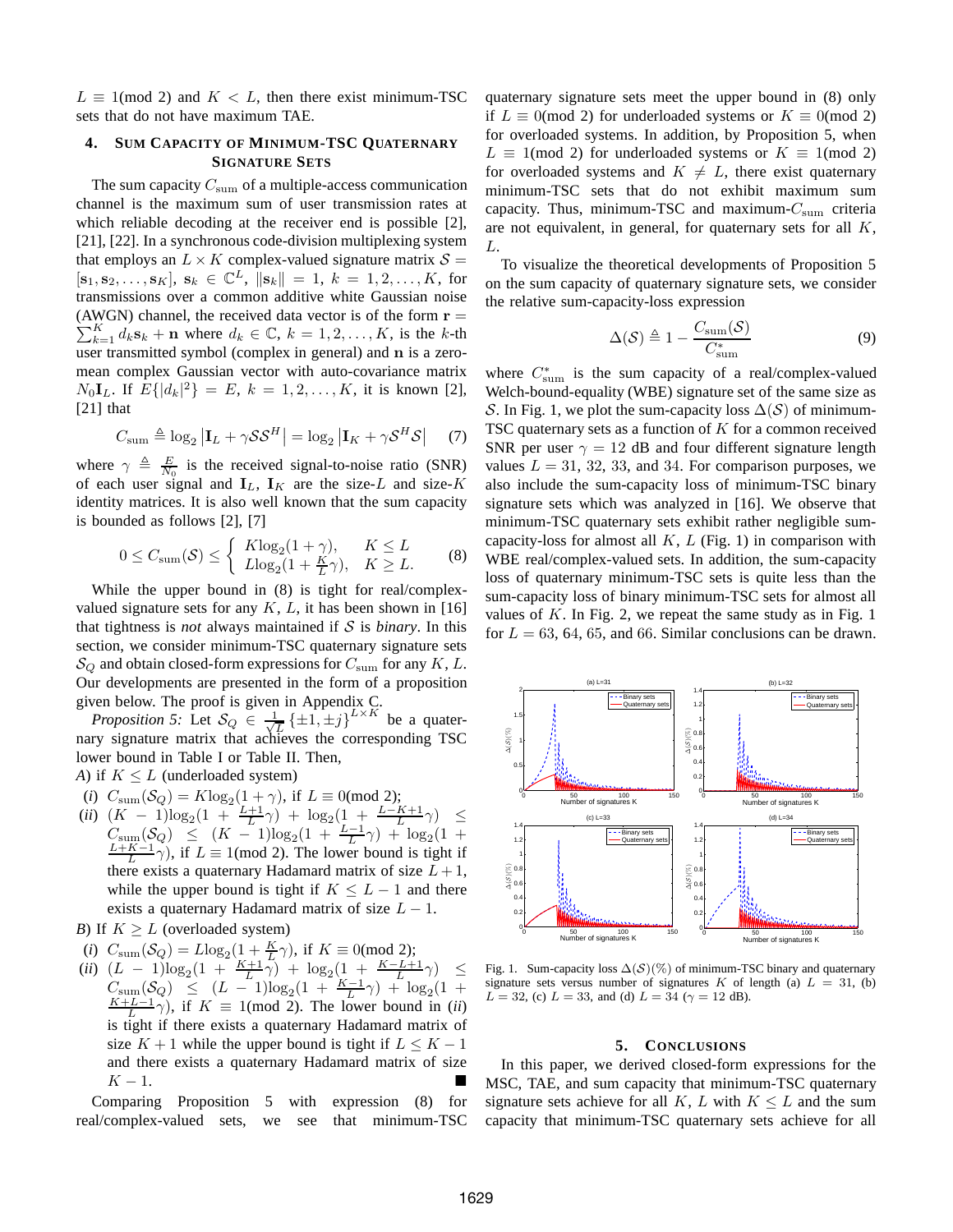

Fig. 2. Sum-capacity loss  $\Delta(S)(\%)$  of minimum-TSC binary and quaternary signature sets versus number of signatures K of length (a)  $L = 63$ , (b)  $L = 64$ , (c)  $L = 65$ , and (d)  $L = 66$  ( $\gamma = 12$  dB).

K, L with  $K > L$ . We recall that minimum-TSC, minimum-MSC, maximum-TAE, and maximum-sum-capacity are equivalent optimization criteria for real/complex-valued signature sets, i.e. real/complex-valued minimum-TSC signature sets are minimum-MSC and maximum-TAE when the number of signatures  $K$  is less than or equal to the signature length  $L$ and have maximum sum-capacity for any  $K$ ,  $L$ . Interestingly, for quaternary (and binary [16]) signature sets, there exist K, L values for which different metrics are optimized by different quaternary sets. Our studies showed that the sumcapacity loss of the minimum-TSC quaternary signature sets is negligible in comparison with minimum-TSC real/complexalphabet (Welch-bound-equality) sets and quite smaller than that exhibited by minimum-TSC binary signature sets.

### APPENDIX A PROOF OF PROPOSITION 3

The proof of parts (*i*) and (*ii*) is trivial and is omitted herein. With respect to part (*iii*), we recall that if the rows and columns of a quaternary Hadamard matrix are permuted or any row or column is multiplied by  $-1$  or  $\pm j$ , the Hadamard orthogonality property is retained. Hence, we can always arrange one row or one column of a quaternary Hadamard matrix to have only  $+1$  entries. If there exists a quaternary Hadamard matrix  $H_Q$  of size  $L + 1$  and  $L \equiv 1 \pmod{2}$ , a minimum-TSC signature set can be obtained by taking K columns from  $H<sub>O</sub>$  and removing one row which contains only +1 entries. After normalization, the cross-correlation matrix of the created minimum-TSC signature set is

$$
\mathcal{S}_Q^H \mathcal{S}_Q = \frac{L+1}{L} \mathbf{I}_K - \frac{1}{L} \mathbf{1}_K \mathbf{1}_K^T. \tag{10}
$$

With respect to part (*iv*), if there exists a quaternary Hadamard matrix  $H_Q$  of size  $L - 1$  and  $K \leq L - 1$ , a minimum-TSC signature set can be obtained by appending an all-one row  $\mathbf{1}_{L-1}^T$  to  $\mathbf{H}_Q$  and taking K columns. After normalization, the cross-correlation matrix of the created minimum-TSC signature set is

$$
\mathcal{S}_Q^H \mathcal{S}_Q = \frac{L-1}{L} \mathbf{I}_K + \frac{1}{L} \mathbf{1}_K \mathbf{1}_K^T. \tag{11}
$$

## APPENDIX B PROOF OF PROPOSITION 4

- (*i*) When  $L \equiv 0 \pmod{2}$  and  $S_Q$  achieves the TSC lower bound in Table I, by Proposition 3, part (*i*), we obtain  $\text{TAE}(\mathcal{S}_Q) = \left| \mathcal{S}_Q^H \mathcal{S}_Q \right| = |\mathbf{I}| = 1.$
- (*ii*) By Proposition 3,  $[\mathcal{S}_Q^H \mathcal{S}_Q]_{mm} = 1$  and  $[ [\mathcal{S}_Q^H \mathcal{S}_Q]_{mn} ] =$  $\frac{1}{L}$ ,  $m \neq n$ ,  $m = 1, 2, ..., K$ ,  $n = 1, 2, ..., K$ . Then, by *Lemma 2* of [16], we obtain that

$$
(1 + \frac{1}{L})^{K-1} (1 - (K - 1)\frac{1}{L}) \leq |\mathcal{S}_Q^H \mathcal{S}_Q|
$$
  
 
$$
\leq (1 - \frac{1}{L})^{K-1} (1 + (K - 1)\frac{1}{L}).
$$
 (12)

Expression (12) leads to the bounds on TAE as they appear in Proposition 4. If there exists a quaternary Hadamard matrix  $H_Q$  of size  $L + 1$ , by (10) we can obtain a minimum-TSC quaternary set which has

$$
\begin{array}{rcl}\n\left|\mathcal{S}_{Q}^{H}\mathcal{S}_{Q}\right| & = & \left|\frac{L+1}{L}\mathbf{I}_{K}-\frac{1}{L}\mathbf{1}_{K}\mathbf{1}_{K}^{T}\right| \\
& = & \left(\frac{L+1}{L}\right)^{K}\left(\frac{L-K+1}{L+1}\right) \quad (13)\n\end{array}
$$

and this reaches the lower bound in Proposition 4. If there exists a quaternary Hadamard matrix  $H_Q$  of size  $L - 1$ , by (11) we can obtain a minimum-TSC quaternary set with TAE

$$
\left| \mathcal{S}_Q^H \mathcal{S}_Q \right| = \left( \frac{L-1}{L} \right)^K \left( \frac{L+K-1}{L-1} \right) \tag{14}
$$

and this is the upper bound value in Proposition 4.

#### APPENDIX C PROOF OF PROPOSITION 5

*Part A*

(*i*) If  $L \equiv 0 \pmod{2}$  and  $S_Q$  achieves the TSC lower bound in Table I, it has orthogonal columns, i.e  $S_Q^H S_Q = I_K$ . Therefore,

$$
C_{\text{sum}}(\mathcal{S}_{Q}) = \log_2 |\mathbf{I}_{K} + \gamma \mathcal{S}_{Q}^{H} \mathcal{S}_{Q}|
$$
  
=  $\log_2 |(1 + \gamma) \mathbf{I}_{K}|$   
=  $K \log_2 (1 + \gamma).$  (15)

(*ii*) By Proposition 3, the minimum-TSC quaternary set  $S_Q$ has following properties: 1)  $[I_K + \gamma S_Q^H S_Q]_{mm} = 1 + \gamma$ ,  $m = 1, 2, \ldots, K; 2) \left[ [\mathbf{I}_K + \gamma S_Q^H S_Q \mathbf{I}_{mn} \right] = \frac{\gamma}{L}, m \neq$  $n, m = 1, 2, \ldots, K, n = 1, 2, \ldots, K$ . Then, *Lemma 2* of [16] implies that the determinant of  $I_K + \gamma S_Q^H S_Q$  is bounded as follows:

$$
(1 + \gamma + \frac{\gamma}{L})^{(K-1)}(1 + \gamma - (K-1)\frac{\gamma}{L})
$$
  
\n
$$
\leq |\mathbf{I}_K + \gamma \mathcal{S}_Q^H \mathcal{S}_Q|
$$
  
\n
$$
\leq (1 + \gamma - \frac{\gamma}{L})^{(K-1)}(1 + \gamma + (K-1)\frac{\gamma}{L}).
$$
 (16)